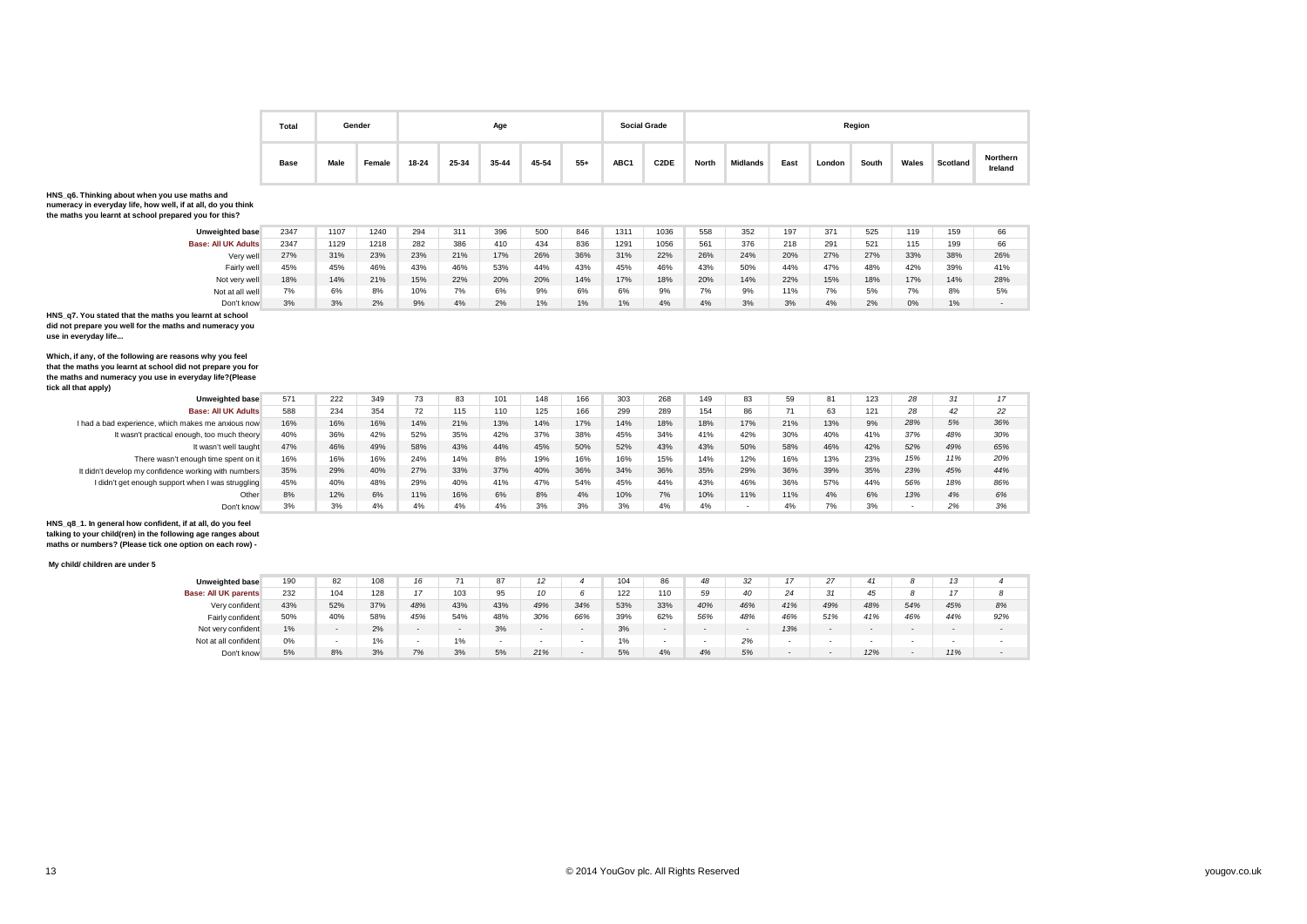| Total       |                   |                   |                             |                      |                         | <b>Government Region</b> |        |                       |       |          |                     |
|-------------|-------------------|-------------------|-----------------------------|----------------------|-------------------------|--------------------------|--------|-----------------------|-------|----------|---------------------|
| <b>Base</b> | <b>North East</b> | <b>North West</b> | Yorkshire and<br>the Humber | <b>East Midlands</b> | West<br><b>Midlands</b> | East of<br>England       | London | South East South West | Wales | Scotland | Northern<br>Ireland |

## **HNS\_q6. Thinking about when you use maths and numeracy in everyday life, how well, if at all, do you think the maths you learnt at school prepared you for this?**

|  | the matrix you learnt at scribble prepared you for this? |  |
|--|----------------------------------------------------------|--|
|  |                                                          |  |

| <b>Unweighted base</b>     | 2347 | 93  | 253 | 212 | 158 | 194 | 197 | 371 | 331 | 194 | 119 | 159 | 66     |
|----------------------------|------|-----|-----|-----|-----|-----|-----|-----|-----|-----|-----|-----|--------|
| <b>Base: All UK Adults</b> | 2347 | 98  | 255 | 208 | 163 | 212 | 218 | 291 | 335 | 186 | 115 | 199 | 66     |
| Very well                  | 27%  | 22% | 25% | 28% | 22% | 26% | 20% | 27% | 29% | 24% | 33% | 38% | 26%    |
| Fairly well                | 45%  | 45% | 38% | 48% | 45% | 53% | 44% | 47% | 47% | 50% | 42% | 39% | 41%    |
| Not very well              | 18%  | 19% | 26% | 14% | 19% | 10% | 22% | 15% | 17% | 20% | 17% | 14% | 28%    |
| Not at all well            | 7%   | 12% | 7%  | 6%  | 10% | 8%  | 11% | 7%  | 6%  | 4%  | 7%  | 8%  | 5%     |
| Don't know                 | 3%   | 2%  | 5%  | 4%  | 4%  | 2%  | 3%  | 4%  | 2%  | 2%  | 0%  | 1%  | $\sim$ |
| .                          |      |     |     |     |     |     |     |     |     |     |     |     |        |

# Don't know 3% **HNS\_q7. You stated that the maths you learnt at school did not prepare you well for the maths and numeracy you use in everyday life...**

Which, if any, of the following are reasons why you feel<br>that the maths you learnt at school did not prepare you for<br>the maths and numeracy you use in everyday life?(Please<br>tick all that apply)

| <b>Unweighted base</b>                               | 571 | 25  | 74  | 50  | 46                       | 37                       | 59  | 81  | 81  | 42  | 28  | 31  | 17  |
|------------------------------------------------------|-----|-----|-----|-----|--------------------------|--------------------------|-----|-----|-----|-----|-----|-----|-----|
| <b>Base: All UK Adults</b>                           | 588 | 30  | 83  | 41  | 47                       | 39                       | 71  | 63  | 77  | 44  | 28  | 42  | 22  |
| I had a bad experience, which makes me anxious now   | 16% | 39% | 12% | 14% | 18%                      | 17%                      | 21% | 13% | 10% | 6%  | 28% | 5%  | 36% |
| It wasn't practical enough, too much theory          | 40% | 44% | 37% | 46% | 47%                      | 37%                      | 30% | 40% | 40% | 43% | 37% | 48% | 30% |
| It wasn't well taught                                | 47% | 34% | 41% | 51% | 47%                      | 53%                      | 58% | 46% | 42% | 42% | 52% | 49% | 65% |
| There wasn't enough time spent on it                 | 16% | 25% | 13% | 7%  | 15%                      | 8%                       | 16% | 13% | 25% | 21% | 15% | 11% | 20% |
| It didn't develop my confidence working with numbers | 35% | 34% | 37% | 31% | 35%                      | 22%                      | 36% | 39% | 38% | 31% | 23% | 45% | 44% |
| I didn't get enough support when I was struggling    | 45% | 50% | 45% | 34% | 45%                      | 48%                      | 36% | 57% | 48% | 36% | 56% | 18% | 86% |
| Other                                                | 8%  |     | 10% | 16% | 11%                      | 12%                      | 11% | 4%  | 6%  | 7%  | 13% | 4%  | 6%  |
| Don't know                                           | 3%  |     | 6%  | 5%  | $\overline{\phantom{0}}$ | $\overline{\phantom{0}}$ | 4%  | 7%  | 2%  | 4%  |     | 2%  | 3%  |

**HNS\_q8\_1. In general how confident, if at all, do you feel talking to your child(ren) in the following age ranges about maths or numbers? (Please tick one option on each row) -**

#### **My child/ children are under 5**

| <b>Unweighted base</b>      | 190 |     | 19     | 22                       | 14     | 18     | 17  | 27     | 26     | 15     |        | 13     |     |
|-----------------------------|-----|-----|--------|--------------------------|--------|--------|-----|--------|--------|--------|--------|--------|-----|
| <b>Base: All UK parents</b> | 232 | 14  | 19     | 25                       | 13     | 27     | 24  | 31     | 29     | 16     |        |        |     |
| Very confident              | 43% | 39% | 41%    | 39%                      | 46%    | 46%    | 41% | 49%    | 54%    | 35%    | 54%    | 45%    | 8%  |
| Fairly confident            | 50% | 61% | 48%    | 58%                      | 48%    | 47%    | 46% | 51%    | 36%    | 50%    | 46%    | 44%    | 92% |
| Not very confident          | 1%  |     | $\sim$ | $\overline{a}$           | $\sim$ | $\sim$ | 13% | $\sim$ | $\sim$ | $\sim$ | $\sim$ | $\sim$ | -   |
| Not at all confident        | 0%  |     | -      | $\overline{\phantom{a}}$ | 6%     | $\sim$ | ۰.  | $\sim$ |        |        |        |        |     |
| Don't know                  | 5%  | -   | 10%    | 2%                       | $\sim$ | 7%     |     | $\sim$ | 10%    | 15%    |        | 11%    |     |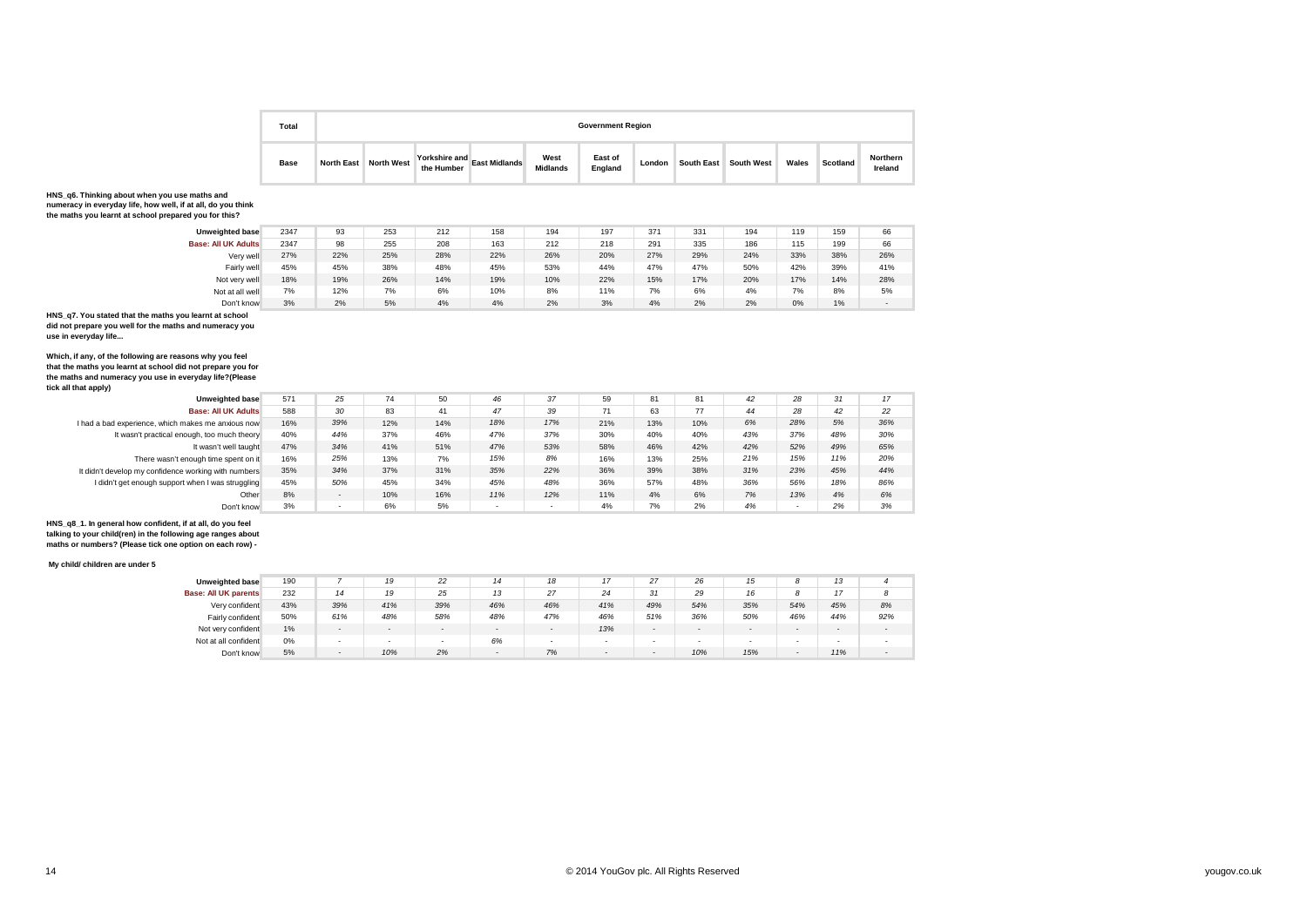

|                                                                                                                                                                                    | Total       |                      |                             |                                       | <b>Working status</b>       |       |                    |                       |                               |                      | <b>Marital Status</b>         |        |                              |              |     |                | <b>Children in Household</b> |                                                                    |          |
|------------------------------------------------------------------------------------------------------------------------------------------------------------------------------------|-------------|----------------------|-----------------------------|---------------------------------------|-----------------------------|-------|--------------------|-----------------------|-------------------------------|----------------------|-------------------------------|--------|------------------------------|--------------|-----|----------------|------------------------------|--------------------------------------------------------------------|----------|
|                                                                                                                                                                                    | <b>Base</b> | Working full<br>time | <b>Working part</b><br>time | <b>ALL</b><br><b>WORKERS</b><br>(NET) | <b>Full time</b><br>student |       | Retired Unemployed | Not working/<br>Other | Married/ Civil<br>Partnership | Living as<br>married | Separated/<br><b>Divorced</b> |        | <b>Widowed</b> Never Married | $\mathbf{0}$ |     | $\overline{2}$ | $3+$                         | <b>ALL WITH</b><br><b>CHILDREN IN</b><br><b>HOUSEHOLD</b><br>(NET) | Refused  |
| HNS q6. Thinking about when you use maths and<br>numeracy in everyday life, how well, if at all, do you think<br>the maths you learnt at school prepared you for this?             |             |                      |                             |                                       |                             |       |                    |                       |                               |                      |                               |        |                              |              |     |                |                              |                                                                    |          |
| <b>Unweighted base</b>                                                                                                                                                             | 2347        | 1243                 | 199                         | 1442                                  | 133                         | 496   | 115                | 161                   | 996                           | 224                  | 213                           | 72     | 506                          | 1675         | 261 | 211            | 71                           | 543                                                                | 129      |
| <b>Base: All UK Adults</b>                                                                                                                                                         | 2347        | 1263                 | 193                         | 1456                                  | 117                         | 488   | 118                | 167                   | 992                           | 224                  | 192                           | 67     | 505                          | 1644         | 289 | 206            | 76                           | 571                                                                | 132      |
| Verv well                                                                                                                                                                          | 27%         | 25%                  | 23%                         | 25%                                   | 21%                         | 40%   | 23%                | 14%                   | 30%                           | 28%                  | 26%                           | 32%    | 22%                          | 30%          | 20% | 20%            | 25%                          | 20%                                                                | 19%      |
| Fairly well                                                                                                                                                                        | 45%         | 48%                  | 44%                         | 48%                                   | 48%                         | 40%   | 42%                | 42%                   | 47%                           | 48%                  | 44%                           | 49%    | 45%                          | 44%          | 56% | 51%            | 33%                          | 51%                                                                | 39%      |
| Not very well                                                                                                                                                                      | 18%         | 18%                  | 26%                         | 19%                                   | 14%                         | 13%   | 18%                | 19%                   | 16%                           | 20%                  | 18%                           | 15%    | 18%                          | 17%          | 17% | 20%            | 26%                          | 20%                                                                | 23%      |
|                                                                                                                                                                                    |             | 7%                   | 5%                          | 6%                                    | 8%                          | 6%    | 12%                | 18%                   | 6%                            | 3%                   | 10%                           | 2%     | 10%                          | 7%           | 6%  | 6%             | 9%                           | 7%                                                                 | 10%      |
| Not at all well                                                                                                                                                                    | 7%          |                      |                             |                                       |                             |       |                    |                       |                               |                      | 2%                            |        |                              | 2%           | 1%  | 3%             | 6%                           | 2%                                                                 | 9%       |
| Don't know<br>HNS q7. You stated that the maths you learnt at school<br>did not prepare you well for the maths and numeracy you<br>use in everyday life                            | 3%          | 2%                   | 3%                          | 2%                                    | 10%                         | $1\%$ | 6%                 | 6%                    | $1\%$                         | $1\%$                |                               | 3%     | 6%                           |              |     |                |                              |                                                                    |          |
| Which, if any, of the following are reasons why you feel<br>that the maths you learnt at school did not prepare you for<br>the maths and numeracy you use in everyday life?(Please |             |                      |                             |                                       |                             |       |                    |                       |                               |                      |                               |        |                              |              |     |                |                              |                                                                    |          |
| tick all that apply)<br><b>Unweighted base</b>                                                                                                                                     | 571         | 309                  | 55                          | 364                                   | 24                          | 92    | 34                 | 57                    | 222                           | 54                   | 53                            | 11     | 133                          | 392          | 65  | 51             | 24                           | 140                                                                |          |
| <b>Base: All UK Adults</b>                                                                                                                                                         | 588         | 314                  | 59                          | 373                                   | 25                          | 91    | 35                 | 63                    | 216                           | 51                   | 53                            | 11     | 141                          | 394          | 69  | 55             | 27                           | 150                                                                | 39<br>43 |
| I had a bad experience, which makes me anxious now                                                                                                                                 | 16%         | 16%                  | 8%                          | 15%                                   | 2%                          | 19%   | 18%                | 21%                   | 16%                           | 12%                  | 23%                           | 5%     | 12%                          | 15%          | 19% | 7%             | 26%                          | 16%                                                                | 27%      |
| It wasn't practical enough, too much theory                                                                                                                                        | 40%         | 46%                  | 38%                         | 45%                                   | 49%                         | 33%   | 29%                | 21%                   | 40%                           | 56%                  | 28%                           | 40%    | 39%                          | 42%          | 32% | 47%            | 20%                          | 36%                                                                | 30%      |
| It wasn't well taught                                                                                                                                                              | 47%         | 48%                  | 44%                         | 48%                                   | 54%                         | 46%   | 57%                | 42%                   | 42%                           | 37%                  | 57%                           | 15%    | 57%                          | 51%          | 42% | 35%            | 20%                          | 36%                                                                | 54%      |
| There wasn't enough time spent on it                                                                                                                                               | 16%         | 14%                  | 23%                         | 16%                                   | 34%                         | 14%   | 10%                | 14%                   | 15%                           | 15%                  | 11%                           | 13%    | 12%                          | 16%          | 12% | 14%            | 23%                          | 15%                                                                | 20%      |
| It didn't develop my confidence working with numbers                                                                                                                               | 35%         | 36%                  | 39%                         | 37%                                   | 16%                         | 31%   | 34%                | 40%                   | 30%                           | 53%                  | 33%                           | 13%    | 39%                          | 37%          | 32% | 28%            | 17%                          | 28%                                                                | 44%      |
| I didn't get enough support when I was struggling                                                                                                                                  | 45%         | 42%                  | 44%                         | 42%                                   | 24%                         | 55%   | 41%                | 54%                   | 43%                           | 53%                  | 44%                           | 50%    | 42%                          | 49%          | 36% | 30%            | 34%                          | 33%                                                                | 43%      |
| Other                                                                                                                                                                              | 8%          | 9%                   | 7%                          | 9%                                    | 4%                          | 2%    | 1%                 | 20%                   | 9%                            | 11%                  | 10%                           | $\sim$ | 4%                           | 8%           | 12% | 7%             | 22%                          | 12%                                                                | 4%       |

#### **My child/ children are under 5**

| <b>Unweighted base</b>      | 190 | 127 |     | 148 |     |     | $\overline{A}$ | 23     | 106    | 30  |        |                          |     |     | 68                       |     | 32     | 1CQ<br>1 O C |     |
|-----------------------------|-----|-----|-----|-----|-----|-----|----------------|--------|--------|-----|--------|--------------------------|-----|-----|--------------------------|-----|--------|--------------|-----|
| <b>Base: All UK parents</b> | 232 | 151 |     | 175 |     |     |                | 30     | 118    | 37  |        |                          |     | 22  | ററ                       |     | 42     | 202          |     |
| Very confident              | 43% | 48% | 35% | 46% | 52% | 14% | 47%            | 28%    | 47%    | 35% | 41%    | $\overline{\phantom{0}}$ | 27% | 28% | 43%                      | 42% | 56%    | 45%          | 39% |
| Fairly confident            | 50% | 44% | 62% | 46% | 48% | 86% | 42%            | 72%    | 50%    | 44% | 43%    | $\overline{\phantom{a}}$ | 65% | 58% | 51%                      | 49% | 44%    | 49%          | 54% |
| Not very confident          | 1%  | 2%  |     | 2%  |     |     | $\sim$         | $\sim$ | $\sim$ | 8%  | $\sim$ | $\overline{\phantom{0}}$ |     |     | $\overline{\phantom{0}}$ | 4%  | $\sim$ | 2%           |     |
| Not at all confident        | 0%  |     | 3%  | 0%  |     |     |                |        | . .    |     |        | $\overline{\phantom{a}}$ | 5%  |     | 1%                       |     |        | $\sim$<br>U% |     |
| Don't know                  | 5%  | 6%  |     | 5%  |     |     | 11%            |        | 4%     | 13% | 16%    | $\overline{\phantom{a}}$ | 3%  | 14% | 5%                       | 4%  |        | ADI<br>$4\%$ |     |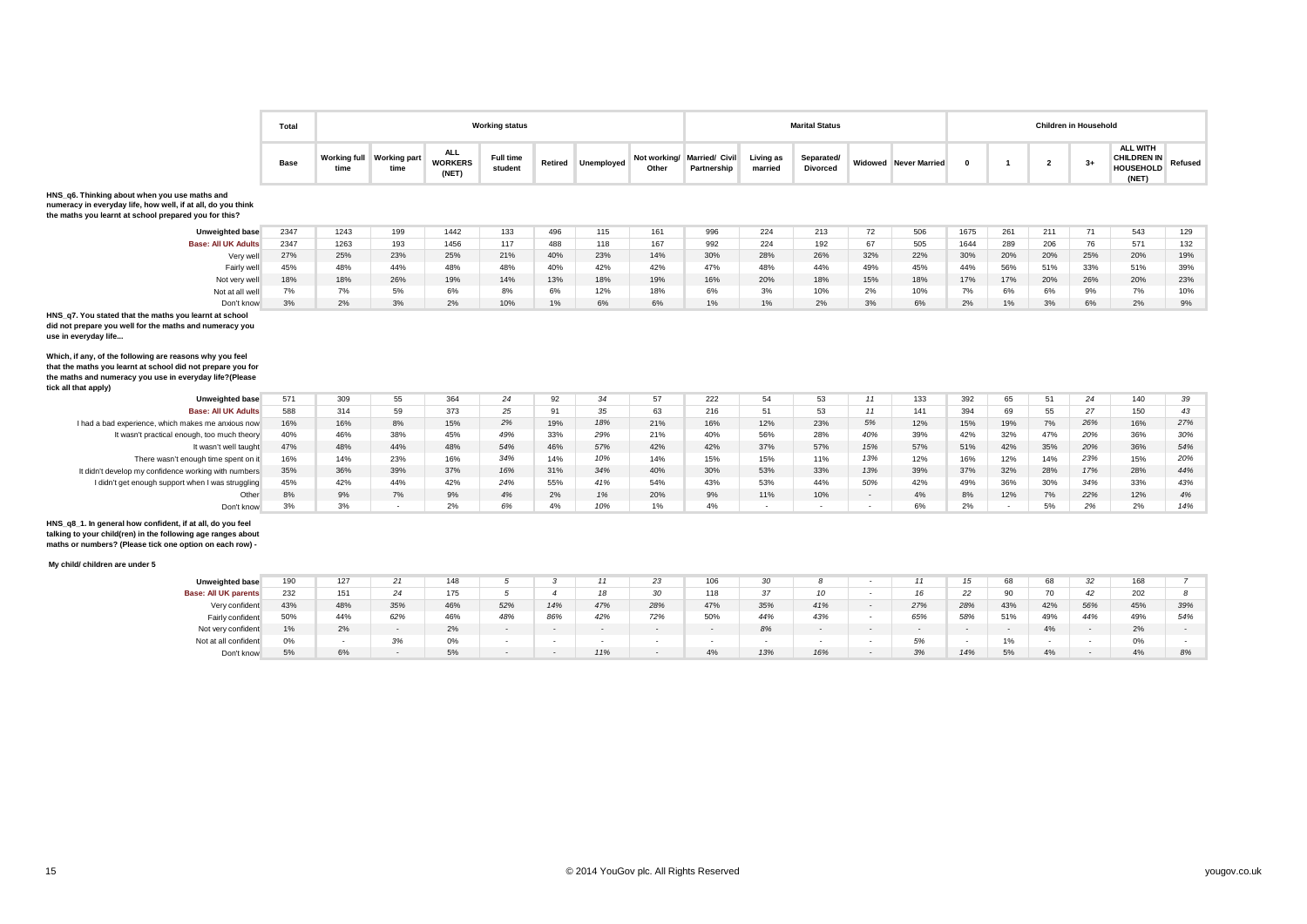

| Total       |          | Social Media (monthly or more) |         |         |           |      | On the scale below, how would you rate your own maths and numeracy? |      |                  |            |  |
|-------------|----------|--------------------------------|---------|---------|-----------|------|---------------------------------------------------------------------|------|------------------|------------|--|
| <b>Base</b> | Facebook | LinkedIn                       | Google+ | Twitter | Excellent | Good | Satisfactory                                                        | Poor | <b>Very Poor</b> | Don't know |  |

#### **HNS\_q6. Thinking about when you use maths and numeracy in everyday life, how well, if at all, do you think**

**the maths you learnt at school prepared you for this?**

| <b>Unweighted base</b>     | 2347 | 1528 | 326 | 159 | 606   | 654 | 966 | 562 | 104                      | 42                       | 19     |
|----------------------------|------|------|-----|-----|-------|-----|-----|-----|--------------------------|--------------------------|--------|
| <b>Base: All UK Adults</b> | 2347 | 1540 | 305 | 175 | 596   | 629 | 931 | 597 | 118                      | 53                       | 18     |
| Verv well                  | 27%  | 26%  | 31% | 23% | 25%   | 51% | 28% | 9%  | $\overline{\phantom{0}}$ | $\overline{\phantom{a}}$ |        |
| Fairly well                | 45%  | 47%  | 45% | 43% | 50%   | 38% | 54% | 50% | 21%                      | 5%                       | 13%    |
| Not very well              | 18%  | 19%  | 15% | 22% | 16%   | 8%  | 14% | 28% | 44%                      | 38%                      | $\sim$ |
| Not at all well            | 7%   | 7%   | 7%  | 10% | 7%    | 3%  | 4%  | 10% | 29%                      | 51%                      | 4%     |
| Don't know                 | 3%   | 2%   | 2%  | 2%  | $1\%$ | 1%  | 1%  | 3%  | 6%                       | 5%                       | 83%    |

**HNS\_q7. You stated that the maths you learnt at school did not prepare you well for the maths and numeracy you use in everyday life...**

**Which, if any, of the following are reasons why you feel that the maths you learnt at school did not prepare you for the maths and numeracy you use in everyday life?(Please tick all that apply)**

| .                                                    |     |     |     |     |     |     |     |     |     |     |                          |
|------------------------------------------------------|-----|-----|-----|-----|-----|-----|-----|-----|-----|-----|--------------------------|
| <b>Unweighted base</b>                               | 571 | 383 | 73  | 45  | 131 | 70  | 171 | 217 | 74  | 38  |                          |
| <b>Base: All UK Adults</b>                           | 588 | 393 | 67  | 56  | 138 | 66  | 161 | 227 | 86  | 48  |                          |
| I had a bad experience, which makes me anxious now   | 16% | 14% | 10% | 22% | 16% | 2%  | 11% | 16% | 25% | 31% | 100%                     |
| It wasn't practical enough, too much theory          | 40% | 41% | 51% | 27% | 40% | 52% | 47% | 38% | 28% | 29% |                          |
| It wasn't well taught                                | 47% | 48% | 49% | 62% | 54% | 48% | 46% | 46% | 50% | 57% | $\overline{\phantom{a}}$ |
| There wasn't enough time spent on it                 | 16% | 17% | 14% | 25% | 19% | 13% | 15% | 17% | 11% | 27% |                          |
| It didn't develop my confidence working with numbers | 35% | 38% | 34% | 40% | 38% | 19% | 20% | 42% | 42% | 62% | 100%                     |
| I didn't get enough support when I was struggling    | 45% | 43% | 31% | 50% | 38% | 25% | 35% | 45% | 60% | 73% | 100%                     |
| Other                                                | 8%  | 10% | 18% | 16% | 13% | 18% | 13% | 5%  | 3%  | 6%  | $\overline{\phantom{a}}$ |
| Don't know                                           | 3%  | 3%  |     | 1%  | 1%  | 1%  | 4%  | 3%  | 6%  |     |                          |

**HNS\_q8\_1. In general how confident, if at all, do you feel talking to your child(ren) in the following age ranges about maths or numbers? (Please tick one option on each row) -**

#### **My child/ children are under 5**

| <b>Unweighted base</b> | 190   | 147   | 35                       | 16                       | 48                       | 53                       | 76  | 44     |                          |        |  |
|------------------------|-------|-------|--------------------------|--------------------------|--------------------------|--------------------------|-----|--------|--------------------------|--------|--|
| Base: All UK parents   | 232   | 174   | 39                       | 24                       | 64                       | 62                       | 91  | 56     | 14                       | 9      |  |
| Very confident         | 43%   | 43%   | 56%                      | 27%                      | 54%                      | 74%                      | 38% | 25%    | 29%                      | 26%    |  |
| Fairly confident       | 50%   | 51%   | 33%                      | 73%                      | 45%                      | 21%                      | 54% | 69%    | 71%                      | 56%    |  |
| Not very confident     | 1%    | 2%    | $\overline{\phantom{0}}$ | $\overline{\phantom{a}}$ | $\sim$                   | $\overline{\phantom{0}}$ | 3%  | ۰      | $\overline{\phantom{0}}$ | $\sim$ |  |
| Not at all confident   | $0\%$ | $0\%$ | $\overline{\phantom{a}}$ | -                        | $\overline{\phantom{a}}$ | $\overline{\phantom{0}}$ |     | $\sim$ | $\overline{\phantom{a}}$ | 9%     |  |
| Don't know             | 5%    | 5%    | 11%                      | $\overline{\phantom{0}}$ | 1%                       | 4%                       | 5%  | 6%     | $\overline{\phantom{0}}$ | 9%     |  |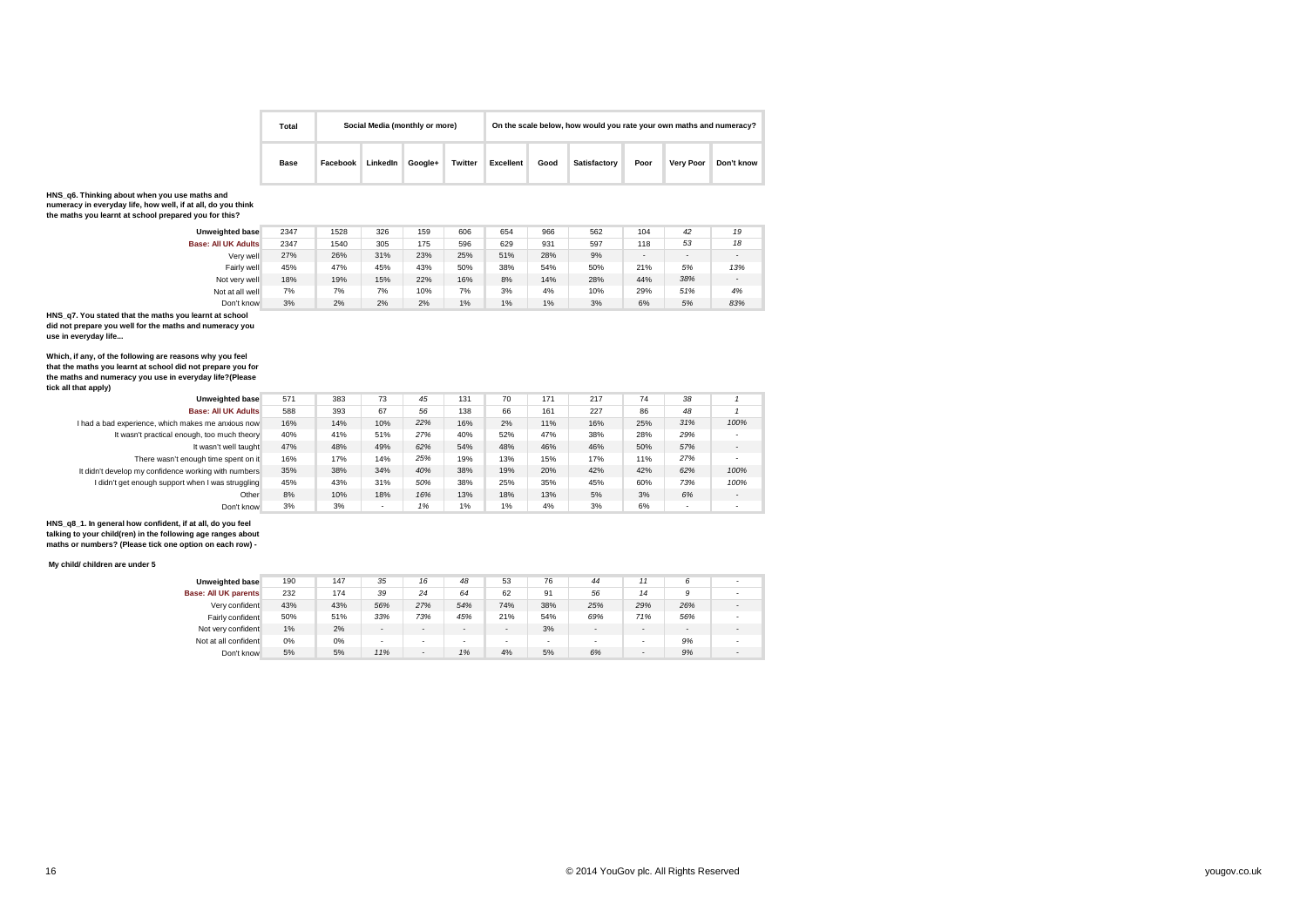

| Total       |      | Gender |           |       | Age       |       |       |      | <b>Social Grade</b> |       |          |      |        | Region |       |          |                     |
|-------------|------|--------|-----------|-------|-----------|-------|-------|------|---------------------|-------|----------|------|--------|--------|-------|----------|---------------------|
| <b>Base</b> | Male | Female | $18 - 24$ | 25-34 | $35 - 44$ | 45-54 | $55+$ | ABC1 | C <sub>2</sub> DE   | North | Midlands | East | London | South  | Wales | Scotland | Northern<br>Ireland |

#### **My child/ children are aged 5 – 11 (primary school age)**

| <b>Unweighted base</b>      | 262 | 139                      | 123   |     | 47  | 127 | 76  |                          | 147   | 115 | 69                       | 36                       | 25                       | 36  | 64     |        |                          | 10  |
|-----------------------------|-----|--------------------------|-------|-----|-----|-----|-----|--------------------------|-------|-----|--------------------------|--------------------------|--------------------------|-----|--------|--------|--------------------------|-----|
| <b>Base: All UK parents</b> | 272 | 141                      | 131   |     | 76  | 126 | 59  |                          | 147   | 125 | 75                       | 44                       | 29                       | 32  | 57     |        | 16                       |     |
| Very confident              | 45% | 48%                      | 42%   | 67% | 38% | 50% | 40% | 55%                      | 53%   | 36% | 44%                      | 56%                      | 26%                      | 35% | 52%    | 37%    | 49%                      | 70% |
| Fairly confident            | 44% | 42%                      | 46%   | 33% | 48% | 40% | 49% | 35%                      | 39%   | 50% | 52%                      | 38%                      | 40%                      | 48% | 34%    | 63%    | 45%                      | 30% |
| Not very confident          | 5%  | 4%                       | 7%    |     | 7%  | 7%  | 1%  | $\overline{\phantom{a}}$ | 3%    | 8%  | 4%                       | $\overline{\phantom{a}}$ | 3%                       | 12% | 12%    |        | $\overline{\phantom{a}}$ |     |
| Not at all confident        | 1%  | $\overline{\phantom{a}}$ | 1%    | . . | 1%  | . . | 2%  | $\overline{\phantom{a}}$ | $1\%$ | 0%  | 1%                       | $\overline{\phantom{a}}$ | $\overline{\phantom{a}}$ | 3%  | $\sim$ | $\sim$ | $\overline{\phantom{a}}$ |     |
| Don't know                  | 5%  | 6%                       | $4\%$ |     | 7%  | 3%  | 8%  | 11%                      | 5%    | 6%  | $\overline{\phantom{a}}$ | 6%                       | 31%                      | 2%  | 1%     |        | 6%                       |     |

**HNS\_q8\_3. In general how confident, if at all, do you feel talking to your child(ren) in the following age ranges about maths or numbers\_? (Please tick one option on each row) -** 

#### **My child/ children are aged 12 – 18 (secondary school age)**

| <b>Unweighted base</b>      | 266 | 131 | 135 | 12                       | 80  | 139 | 35  | 143 | 123 | 53  | 50                       | 27  | 38  | 56  | 10  |     | 19  |
|-----------------------------|-----|-----|-----|--------------------------|-----|-----|-----|-----|-----|-----|--------------------------|-----|-----|-----|-----|-----|-----|
| <b>Base: All UK parents</b> | 260 | 117 | 143 | 19                       | 86  | 118 | 38  | 136 | 124 | 59  | 47                       | 28  | 29  | 52  | 10  | 40  |     |
| Very confident              | 25% | 30% | 21% | 15%                      | 27% | 26% | 22% | 27% | 22% | 26% | 25%                      | 16% | 21% | 21% | 26% | 54% | 26% |
| Fairly confident            | 52% | 47% | 56% | 86%                      | 45% | 52% | 53% | 50% | 54% | 48% | 56%                      | 60% | 41% | 67% | 46% | 34% | 37% |
| Not very confident          | 15% | 18% | 12% | $\overline{\phantom{a}}$ | 20% | 13% | 18% | 14% | 16% | 16% | 14%                      | 2%  | 23% | 8%  | 28% | 11% | 37% |
| Not at all confident        | 7%  | 3%  | 10% | $\overline{\phantom{a}}$ | 7%  | 7%  | 7%  | 7%  | 7%  | 9%  | 5%                       | 15% | 15% | 2%  |     |     |     |
| Don't know                  | 1%  | 2%  | 1%  | $\overline{\phantom{a}}$ | 2%  | 2%  |     | 2%  | 0%  | 1%  | $\overline{\phantom{0}}$ | 7%  |     | 2%  |     |     |     |

**HNS\_q9. "National Numeracy" is a relatively new organisation that focuses on adults and children with low** 

**levels of numeracy skills.**

| <b>Unweighted base</b>     | 2347 | 1107 | 1240        | 294 | 311 | 396 | 500 | 846 | 131' | 1036 | 558         | 352 | 197 | 371    | 525 | 119 | 159 |     |
|----------------------------|------|------|-------------|-----|-----|-----|-----|-----|------|------|-------------|-----|-----|--------|-----|-----|-----|-----|
| <b>Base: All UK Adults</b> | 2347 | 1129 | 1218<br>___ | 282 | 386 | 410 | 434 | 836 | 1291 | 1056 | 561<br>$ -$ | 376 | 218 | $29 -$ | 521 | 115 | 199 |     |
| Yes, I had                 | 10%  | 11%  | 10%         | 8%  | 15% | 8%  | 11% | 9%  | 11%  | 9%   | 11%         | 11% | 9%  | 11%    | 12% |     | 5%  | 3%  |
| No. I hadn't               | 90%  | 89%  | 90%         | 92% | 85% | 92% | 89% | 91% | 89%  | 91%  | 89%         | 89% | 91% | 89%    | 88% | 91% | 95% | 97% |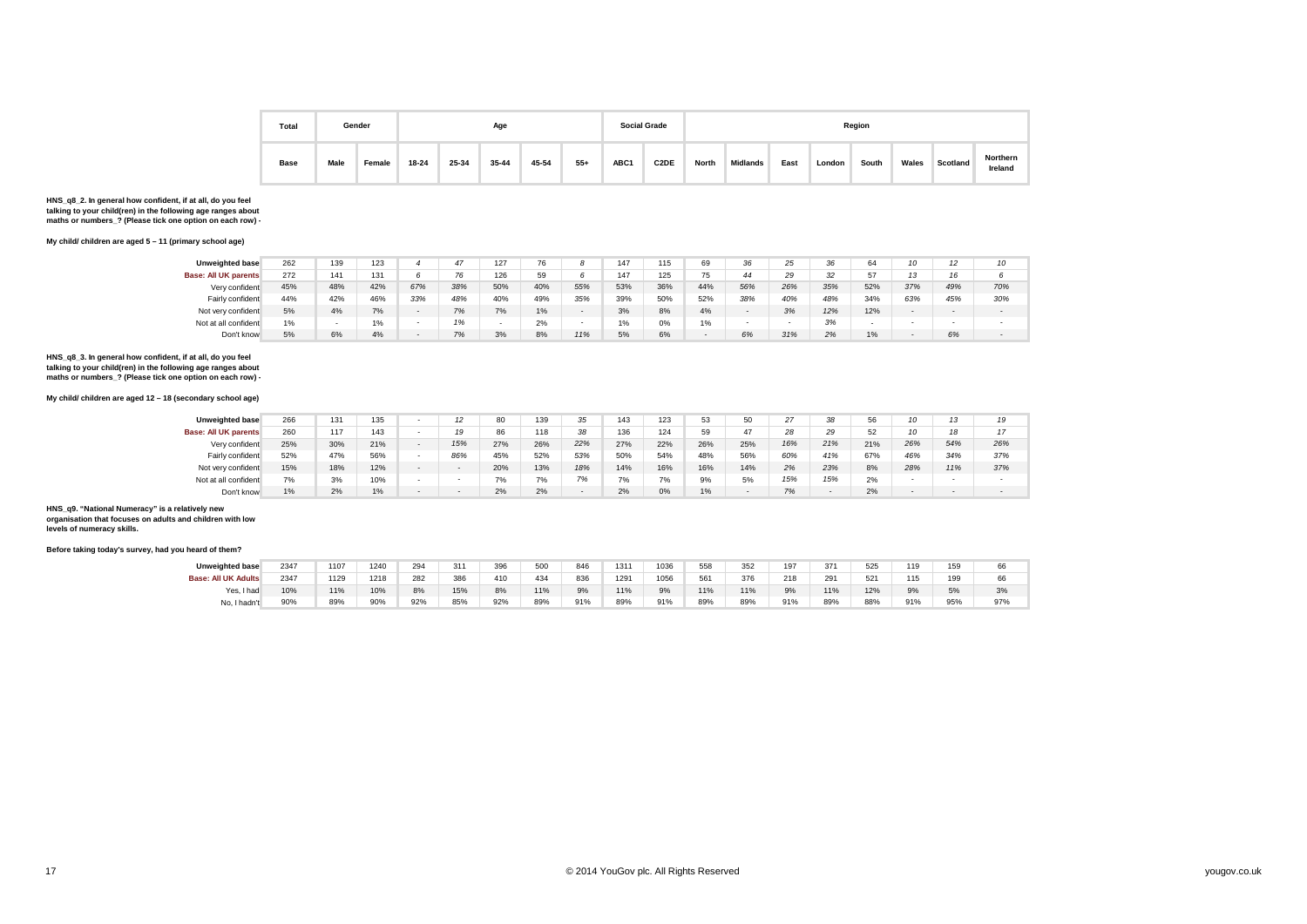

| Total       |                   |                   |            |                             |                         | <b>Government Region</b> |        |                   |            |       |          |                     |
|-------------|-------------------|-------------------|------------|-----------------------------|-------------------------|--------------------------|--------|-------------------|------------|-------|----------|---------------------|
| <b>Base</b> | <b>North East</b> | <b>North West</b> | the Humber | Yorkshire and East Midlands | West<br><b>Midlands</b> | East of<br>England       | London | <b>South East</b> | South West | Wales | Scotland | Northern<br>Ireland |

#### **My child/ children are aged 5 – 11 (primary school age)**

| Unweighted base             | 262 | 4 <sup>2</sup>           | 30  | 26     | 12  | 24                       | 25  | 36  | 44                       | 20                       | 10                       | 12                       | 10                       |
|-----------------------------|-----|--------------------------|-----|--------|-----|--------------------------|-----|-----|--------------------------|--------------------------|--------------------------|--------------------------|--------------------------|
| <b>Base: All UK parents</b> | 272 | 19                       | 29  | 27     | 10  | 35                       | 29  | 32  | 40                       | 47                       | 42                       | 16                       | 6                        |
| Very confident              | 45% | 47%                      | 36% | 50%    | 68% | 52%                      | 26% | 35% | 60%                      | 32%                      | 37%                      | 49%                      | 70%                      |
| Fairly confident            | 44% | 51%                      | 58% | 46%    | 32% | 40%                      | 40% | 48% | 24%                      | 58%                      | 63%                      | 45%                      | 30%                      |
| Not very confident          | 5%  | 2%                       | 6%  | 2%     |     | $\overline{\phantom{0}}$ | 3%  | 12% | 16%                      | 5%                       | $\overline{\phantom{a}}$ | $\overline{\phantom{0}}$ | $\overline{\phantom{a}}$ |
| Not at all confident        | 1%  | $\overline{\phantom{a}}$ |     | 2%     |     |                          |     | 3%  | $\overline{\phantom{a}}$ | $\overline{\phantom{a}}$ | $\overline{\phantom{a}}$ | $\overline{\phantom{a}}$ | $\sim$                   |
| Don't know                  | 5%  | $\sim$                   |     | $\sim$ |     | 8%                       | 31% | 2%  | $\overline{\phantom{0}}$ | 5%                       | $\sim$                   | 6%                       |                          |

**HNS\_q8\_3. In general how confident, if at all, do you feel talking to your child(ren) in the following age ranges about maths or numbers\_? (Please tick one option on each row) -** 

#### **My child/ children are aged 12 – 18 (secondary school age)**

| <b>Unweighted base</b>      | 266 |                          | 32     | 14  | 22  | 28                       | 27  | 38                       | 38                       | 18  | 10                       | 12                       | 19                       |
|-----------------------------|-----|--------------------------|--------|-----|-----|--------------------------|-----|--------------------------|--------------------------|-----|--------------------------|--------------------------|--------------------------|
| <b>Base: All UK parents</b> | 260 |                          | 38     | 17  | 20  | 27                       | 28  | 29                       | 36                       | 17  | 10                       | 18                       | 17                       |
| Very confident              | 25% | 12%                      | 35%    | 8%  | 22% | 26%                      | 16% | 21%                      | 22%                      | 21% | 26%                      | 54%                      | 26%                      |
| Fairly confident            | 52% | 68%                      | 49%    | 42% | 45% | 64%                      | 60% | 41%                      | 68%                      | 65% | 46%                      | 34%                      | 37%                      |
| Not very confident          | 15% | 20%                      | 15%    | 18% | 20% | 10%                      | 2%  | 23%                      | 11%                      | 3%  | 28%                      | 11%                      | 37%                      |
| Not at all confident        | 7%  | $\overline{\phantom{a}}$ | 2%     | 28% | 12% | $\overline{\phantom{a}}$ | 15% | 15%                      | $\overline{\phantom{0}}$ | 6%  | $\overline{\phantom{a}}$ | $\sim$                   | $\overline{\phantom{a}}$ |
| Don't know                  | 1%  | $\overline{\phantom{a}}$ | $\sim$ | 4%  |     | $\overline{\phantom{a}}$ | 7%  | $\overline{\phantom{0}}$ | $\sim$                   | 5%  | $\sim$                   | $\overline{\phantom{a}}$ | $\sim$                   |

**HNS\_q9. "National Numeracy" is a relatively new organisation that focuses on adults and children with low levels of numeracy skills.**

| <b>Unweighted base</b>     | 2347 | 93  | 253      | 212        | 158      | 194 | 197       | 371           | 331 | 194        | 119       | 159 | 66  |
|----------------------------|------|-----|----------|------------|----------|-----|-----------|---------------|-----|------------|-----------|-----|-----|
| <b>Base: All UK Adults</b> | 2347 | 98  | 255<br>. | 208<br>$-$ | 163<br>. | 212 | 218<br>__ | 291<br>$\sim$ | 335 | 186<br>$-$ | 115<br>10 | 199 | 66  |
| Yes, I had                 | 10%  | 17% | 11%      | 10%        | 12%      | 10% | 9%        | 11%           | 13% | 10%        | 9%        | 5%  | 3%  |
| No, I hadn't               | 90%  | 83% | 89%      | 90%        | 88%      | 90% | 91%       | 89%           | 87% | 90%        | 91%       | 95% | 97% |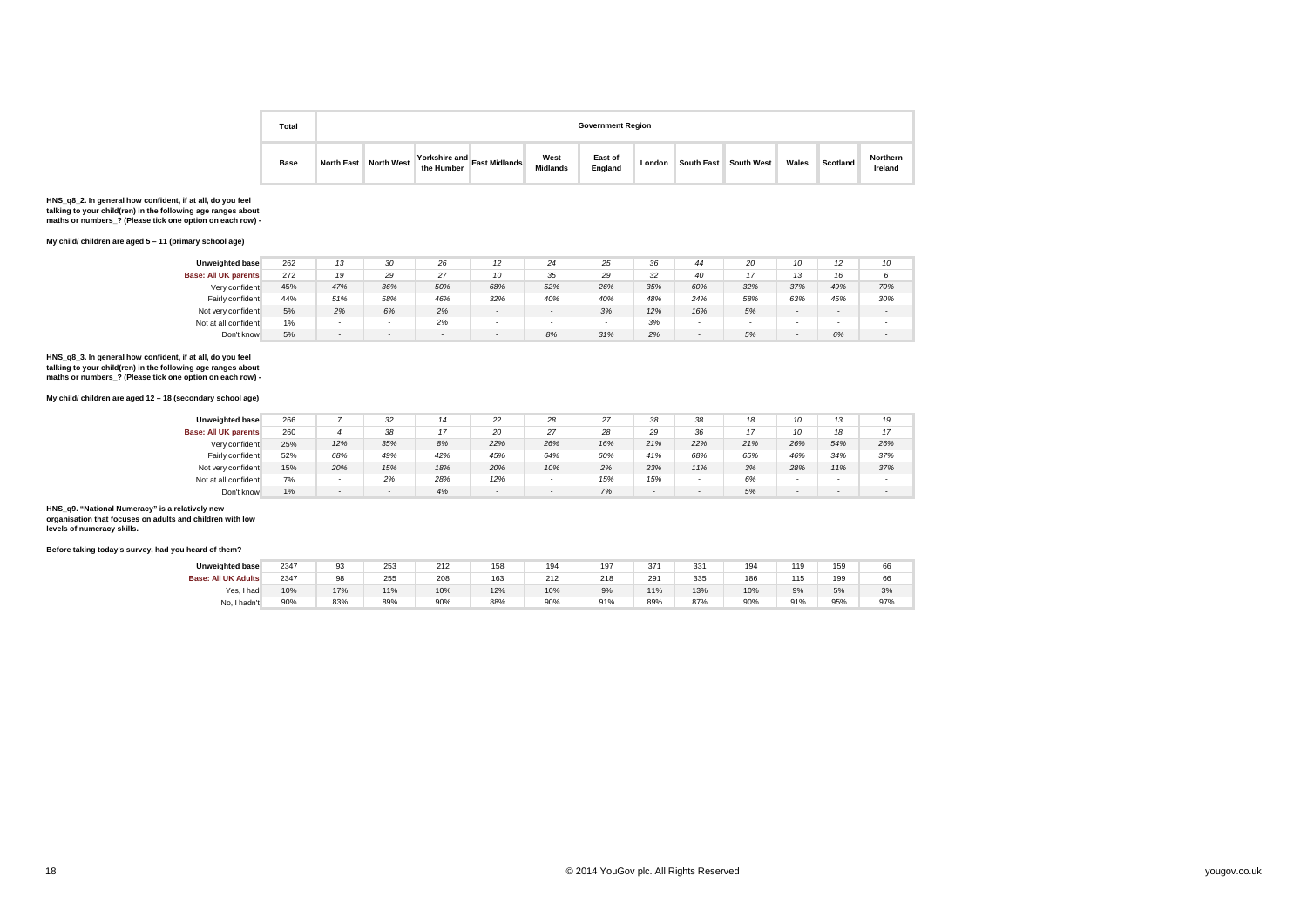

| Total       |                             |                             |                                      | <b>Working status</b>       |         |            |       |                                            |                             | <b>Marital Status</b>         |                              |  | <b>Children in Household</b> |                                                                     |  |
|-------------|-----------------------------|-----------------------------|--------------------------------------|-----------------------------|---------|------------|-------|--------------------------------------------|-----------------------------|-------------------------------|------------------------------|--|------------------------------|---------------------------------------------------------------------|--|
| <b>Base</b> | <b>Working full</b><br>time | <b>Working part</b><br>time | <b>ALL</b><br><b>WORKERS</b><br>(NET | <b>Full time</b><br>student | Retired | Unemployed | Other | Not working/ Married/ Civil<br>Partnership | <b>Living as</b><br>married | Separated/<br><b>Divorced</b> | <b>Widowed Never Married</b> |  | 3+                           | <b>ALL WITH</b><br><b>CHILDREN IN</b><br>HOUSEHOLD Refused<br>(NET) |  |

#### **My child/ children are aged 5 – 11 (primary school age)**

| <b>Unweighted base</b>      | 262 | 180 | 34  | 214 |      |     |     | 29                       | 169<br>1 UU | 25  | 22  |        |     |     |     | 129 |     | 228 |     |
|-----------------------------|-----|-----|-----|-----|------|-----|-----|--------------------------|-------------|-----|-----|--------|-----|-----|-----|-----|-----|-----|-----|
| <b>Base: All UK parents</b> | 272 | 182 | 38  | 220 |      |     |     | 33                       | 167         | 29  |     |        | 13  |     |     | 123 | 55  | 235 |     |
| Very confident              | 45% | 47% | 44% | 46% | 100% | 41% | 32% | 37%                      | 47%         | 43% | 53% | 67%    | 16% | 42% | 34% | 53% | 49% | 47% | 9%  |
| Fairly confident            | 44% | 43% | 40% | 43% |      | 59% | 57% | 48%                      | 43%         | 45% | 36% | 33%    | 33% | 42% | 52% | 38% | 49% | 44% | 49% |
| Not very confident          | 5%  | 3%  | 8%  | 4%  |      |     | 11% | 14%                      | 4%          | 13% | 11% |        | 5%  | 4%  | 9%  | 5%  | 3%  | 5%  | 8%  |
| Not at all confident        | 1%  | 1%  |     | 0%  |      |     |     | 2%                       |             |     |     | $\sim$ | 8%  | 3%  |     | 1%  |     | 0%  |     |
| Don't know                  | 5%  | 6%  | 8%  | 6%  |      |     |     | $\overline{\phantom{a}}$ | 6%          |     |     |        | 38% | 9%  | 5%  | 4%  |     | 3%  | 33% |

**HNS\_q8\_3. In general how confident, if at all, do you feel talking to your child(ren) in the following age ranges about maths or numbers\_? (Please tick one option on each row) -** 

#### **My child/ children are aged 12 – 18 (secondary school age)**

| <b>Unweighted base</b>      | 266 | 194 |     | 226 |     |     |     | 140 | 28  |     |      |     |     | 112 | 68  | 26  | 20 <sup>o</sup><br>ZUD |     |
|-----------------------------|-----|-----|-----|-----|-----|-----|-----|-----|-----|-----|------|-----|-----|-----|-----|-----|------------------------|-----|
| <b>Base: All UK parents</b> | 260 | 189 |     | 217 |     |     |     | 133 | 29  |     |      |     | 45  |     | 68  |     | 200                    |     |
| Very confident              | 25% | 25% | 23% | 25% | 40% | 24% | 19% | 29% | 15% | 31% |      | 19% | 18% | 28% | 26% | 26% | 27%                    | 18% |
| Fairly confident            | 52% | 52% | 47% | 51% | 53% | 49% | 62% | 55% | 60% | 43% | 100% | 41% | 45% | 52% | 52% | 64% | 53%                    | 57% |
| Not very confident          | 15% | 15% | 24% | 16% |     | 11% | 9%  | 10% | 8%  | 20% |      | 24% | 23% | 15% | 10% | 10% | 13%                    | 21% |
| Not at all confident        |     | 6%  | 3%  | 6%  | 7%  | 15% | 9%  | 4%  | 16% | 6%  |      | 17% | 14% | 5%  | 8%  |     | $- -$<br>$5\%$         |     |
| Don't know                  | 1%  | 1%  | 3%  | 2%  |     |     |     | 3%  |     |     |      |     |     |     | 4%  |     |                        | 4%  |

### **HNS\_q9. "National Numeracy" is a relatively new organisation that focuses on adults and children with low**

**levels of numeracy skills.**

| <b>Unweighted base</b>     | 2347 | 1243            | 199 | 1442 | 133 | 496 | 115 | 161 | 996 | 224          | 213         | 72  | 506 | 1675 | 261 | 211 | 74  | 543 | 129             |
|----------------------------|------|-----------------|-----|------|-----|-----|-----|-----|-----|--------------|-------------|-----|-----|------|-----|-----|-----|-----|-----------------|
| <b>Base: All UK Adults</b> | 2347 |                 | 103 | 1456 | 117 | 488 | 118 | 167 | 992 | 224          | 102<br>  ⊌∠ | 67  | 505 | 1644 | 289 | 206 | 76  | 571 | 132             |
| Yes, I had                 | 10%  | 10%             | 15% | 11%  | 7%  | 12% | 12% | 4%  | 11% | $\sim$<br>8% | 11%         | 15% | 8%  | 9%   | 18% | 12% | 18% | 16% | $\sim$<br>$6\%$ |
| No. I hadn't               | 90%  | 00 <sub>0</sub> | 85% | 89%  | 93% | 88% | 88% | 96% | 89% | 92%          | 89%         | 85% | 92% | 91%  | 82% | 88% | 82% | 84% | 94%             |